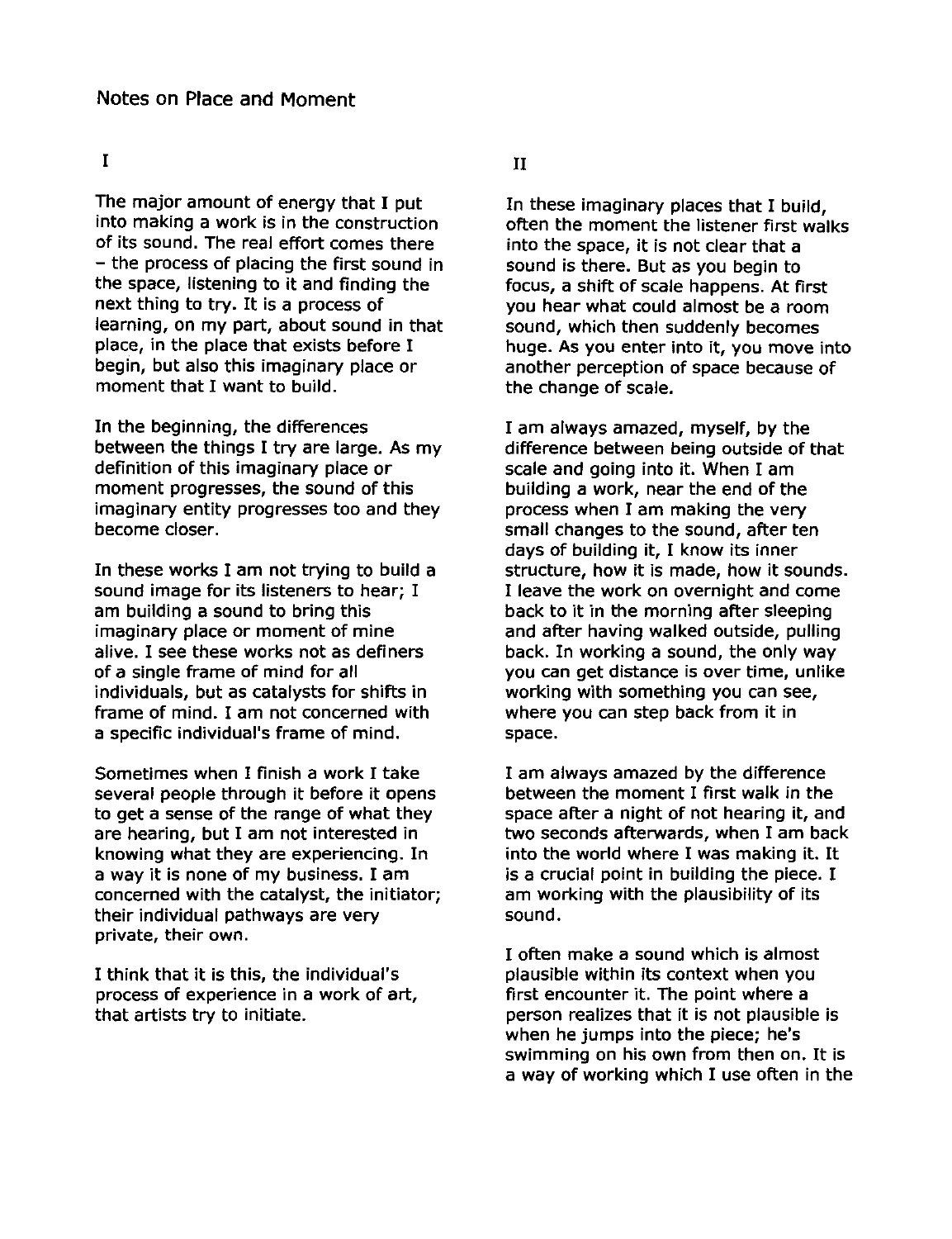place pieces; it is usually the way I build the entrance to the work.

I call it the entrance, because if you do not go through this refocusing you do not get through to the work. Some people call my work meditative because of this need to focus. I don't like the baggage the word carries. These works demand only attention; they cannot be consumed in passing.

With each place and each condition it is a different kind of problem to get that to happen. To get it to happen in a museum is more difficult. In the work at the Museum of Contemporary Art in Chicago, there is exactly that situation: everyone knows the piece is there, but many people walk through it and do not hear it.

This is an important point, a deliberate point of making the sound almost plausible within the space. It also leaves it hidden and means you can only find it by bringing yourself to the point where you can hear it. A beautiful thing about the piece in Chicago is that, although its sounds are huge and loud, because of the plausibility of these sounds, many people still after fourteen years deny it exists.

On the other hand, I sometimes construct an almost physical place with sound. The piece in Times Square is a good example; it is outside, in the middle of a large open plaza. It's a large block of sound, which you walk into. Even though invisible and intangible, it is like a solid place in the middle of this open space.

Times Square is not a place where you expect cultural intervention; if there is one, you expect to see and hear it. It was not hard to make something that people had to find in that situation. There, there is no need to alter your

aural focus; you alter your contextual focus when you find that work.

In very subtle works like Three to One, the 'almost plausibility' of the sounds are things that draw you in, in a different way than if the sound were overt either in its character or in its loudness - the quality that it is both there and not there.

You change the scale of how you hear. When you change scale, you start to look at things differently. When you look at painting your visual scale also changes. The same thing can happen with sound.

There is a wonderful contradiction in Three to One that not many people see, although they all hear it without realizing it. The three spaces, although visually distinct, are for the ear one large space because of the opening for the stairway connecting them in their centers. Yet when you first encounter these spaces you hear separate sounds on each floor, three distinct layers in what is acoustically one space.

It took me a while after I had finished it to figure out how I had done it. In fact, certain parts of each floor's sound spread to all the spaces. These common components are perceived completely differently, though, when they mix with the sounds specific to each floor. By utilizing the components that go between all the floors in a different way in each place, the same thing on each floor is heard as something completely different.

But this changes after you have been in the work for a while.

After you've heard these common components in their three different contexts, your memory comes into play. The sounds of the three floors fuse into one whole with many variations - the perceiver's perception of the unity.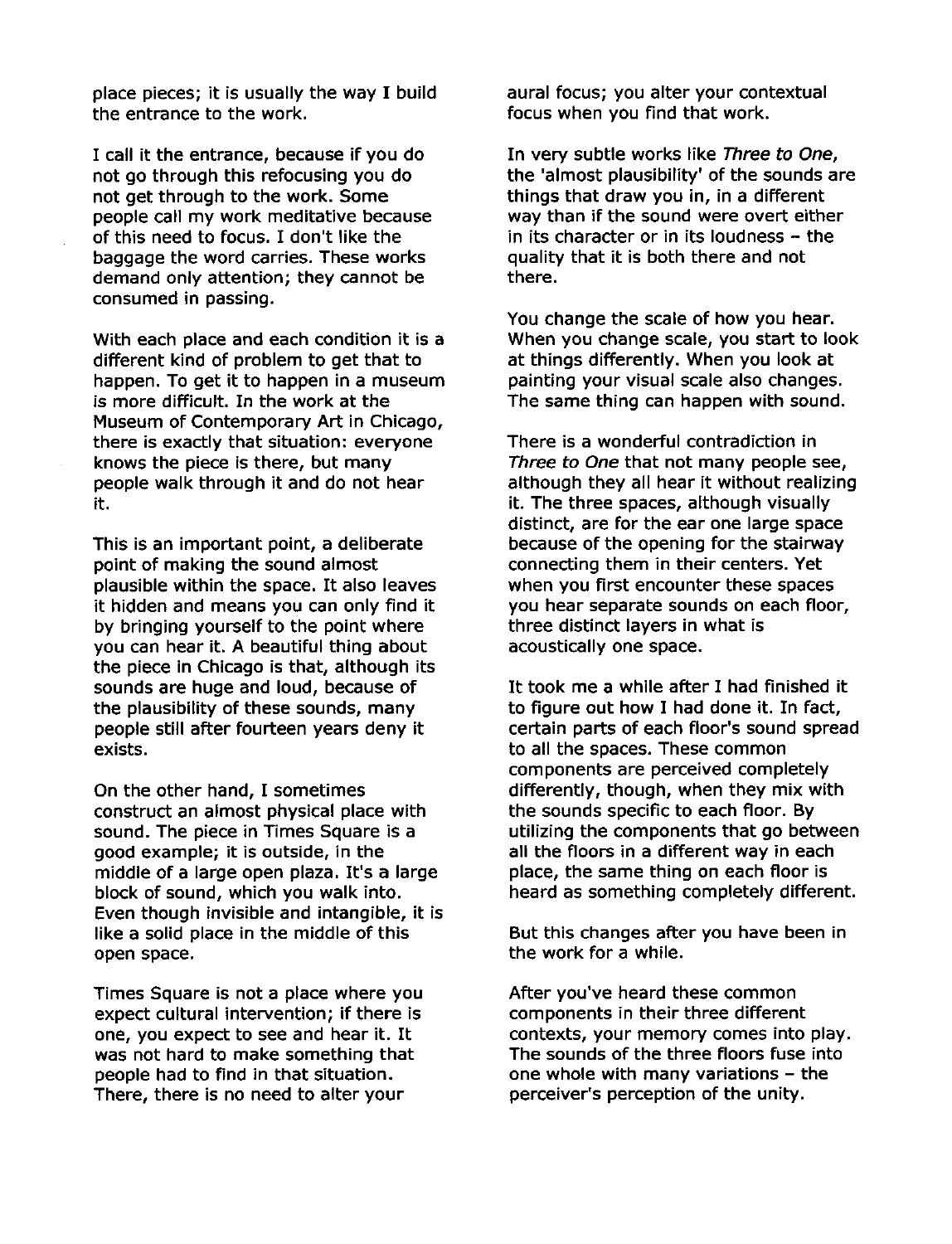In the seventies, I began experimenting with the idea of making a sound by taking a sound away. This had occurred to me as an idea, but I wanted to see how other people felt about it. I could not find out much by just asking people directly, so I built some alarm clocks which functioned in this way. By connecting it with sleep I thought it would be closer to the reality; their reactions, in that way, would be real information. It was not a scientific investigation. I was talking to people about their feelings with this experience.

This idea is not something that happens in nature; continuous things do not disappear suddenly in this way. Yet it happens in the modern world. The most startling example for me in everyday life has always been the coffee-grinding machine in a café. When somebody turns the machine on in a noisy cafe, you do not register it. It just seems to make talking a little harder.

That is quite amazing in itself, because the sound is quite loud. But your mind just puts it in the class of the sounds that are an expected part of the café and goes on with what it was doing.

Then, when it is finished and suddenly stops, there is a huge silence which envelopes the café, even though it is still very noisy. I've always loved that moment.

The moment or time pieces are also connected to ideas we may have always had in SOCieties about sounds: signals. Concepts about sound are not well articulated in history. Most writing about history is more about visual and social environment than about sound. It is very hard to find out what our sound world was like before sound recordings. How can you know about a sound made a

thousand years ago? There are no records.

But it is clear that, in Western culture five hundred years ago, sound signals from the church were an early form of broadcasting. Cities were divided up into parishes whose borders were fixed by the range of their church bells. If you were outside the sound of the bell, you had no information; you were outside the community.

A sound signal is a unifier and communicator over a whole area simultaneously. It is perhaps the first concept of large scale broadcasting, the concept of a medium that many can get information from without actually being in one place, that the information can be transmitted to many places at the same time, unifying them.

The basic idea of the moment works is to be without place; they encompass places rather than being only in one. That is the real difference. For a place work you have to go to the place; for a moment work you can be in any of many places at the moment.

These moment works depend on a long term relationship in order to function; they need to be lived in  $-$  a small shift on a regular basis throughout the day, that you forget about, and then encounter again. They cannot be visited like an exhibition.

I envy the people near the Kunsthalle Bern. Although I made this work and know it intimately through making it, they know it better than I do. They have spent more time with it than I have. They've had three years with it.

It was a strange piece to build because I was building a sound for its afterimage.